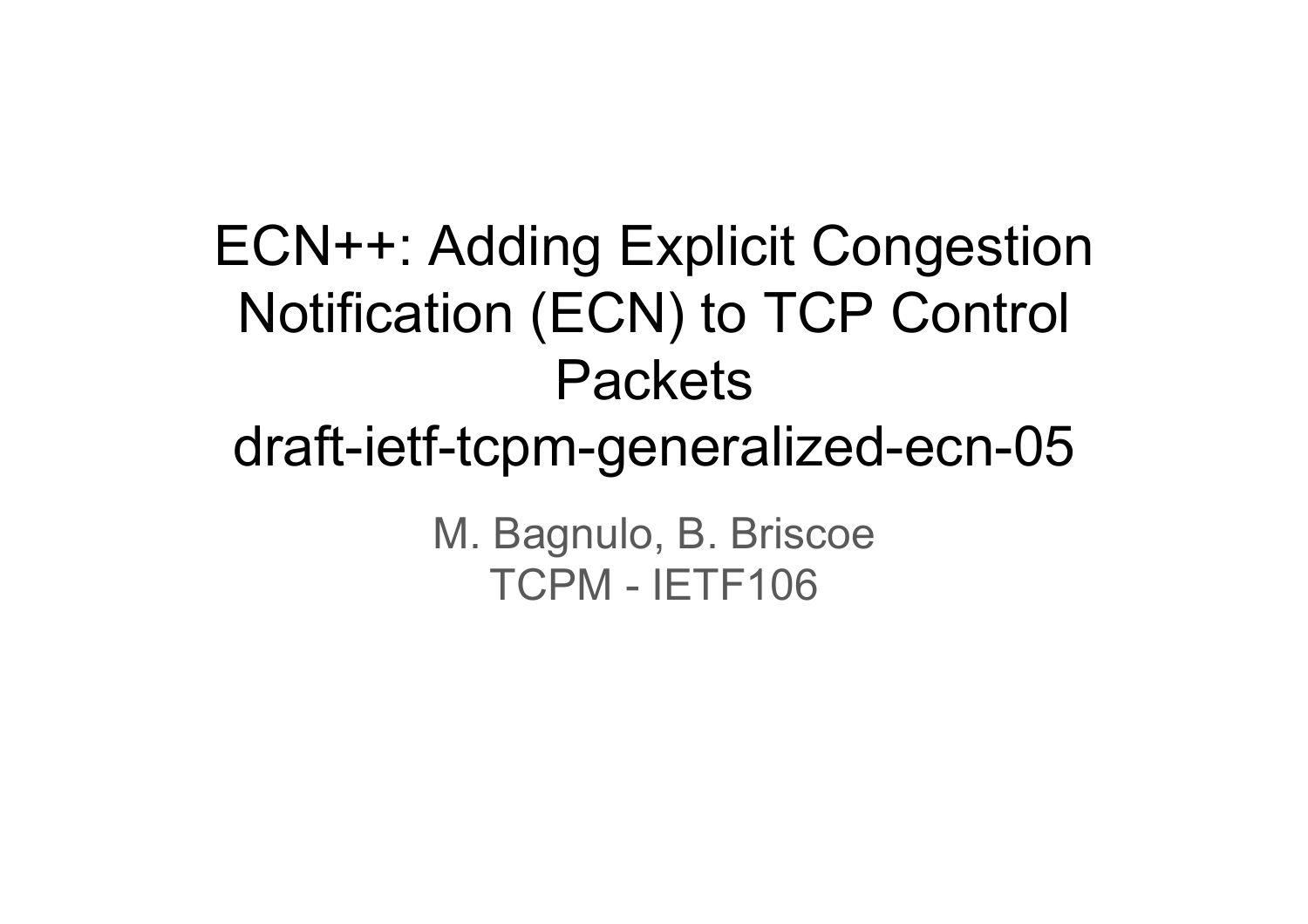## ECN++ Recap

| <b>TCP</b><br>packet type | <b>RFC3168</b> | ECN++ [draft-ietf-tcpm-generalized-ecn-05] |                                  |                                                                                                                                                                                     |
|---------------------------|----------------|--------------------------------------------|----------------------------------|-------------------------------------------------------------------------------------------------------------------------------------------------------------------------------------|
|                           |                | <b>AccECN f/b</b><br>negotiated            | <b>RFC3168 f/b</b><br>negotiated | response to congestion experienced<br>(CE)                                                                                                                                          |
| SYN <sup>1</sup>          | not-ECT        | <b>ECT</b>                                 | not-ECT <sup>3</sup>             | <sup>2</sup> Reduce IW                                                                                                                                                              |
| <b>SYN-ACK</b>            | not-ECT        | <b>ECT</b>                                 | <b>ECT</b>                       | <b>Reduce IW</b>                                                                                                                                                                    |
| <b>Pure ACK</b>           | not-ECT        | <b>ECT</b>                                 | not-ECT                          | <sup>2</sup> "Usual" cwnd response &<br><b>MAY AckCC [RFC5690]</b>                                                                                                                  |
| Window probe              | not-ECT        | <b>ECT</b>                                 | <b>ECT</b>                       | Usual cwnd response                                                                                                                                                                 |
| <b>FIN</b>                | not-ECT        | <b>ECT</b>                                 | <b>ECT</b>                       | None or MAY AckCC [RFC5690]                                                                                                                                                         |
| <b>RST</b>                | not-ECT        | <b>ECT</b>                                 | <b>ECT</b>                       | N/A                                                                                                                                                                                 |
| <b>Re-XMT</b>             | not-ECT        | <b>ECT</b>                                 | <b>ECT</b>                       | <b>Usual cwnd response</b>                                                                                                                                                          |
| Data                      | ECT.           | <b>ECT</b>                                 | <b>ECT</b>                       | I leugl cuind reconnee<br><sup>1</sup> For SYN, 'negotiated' means requested<br><sup>2</sup> Obviously only in AccECN case<br><sup>3</sup> ECT if IW1 (client $\rightarrow$ server) |
|                           |                |                                            | <b>NEW</b>                       |                                                                                                                                                                                     |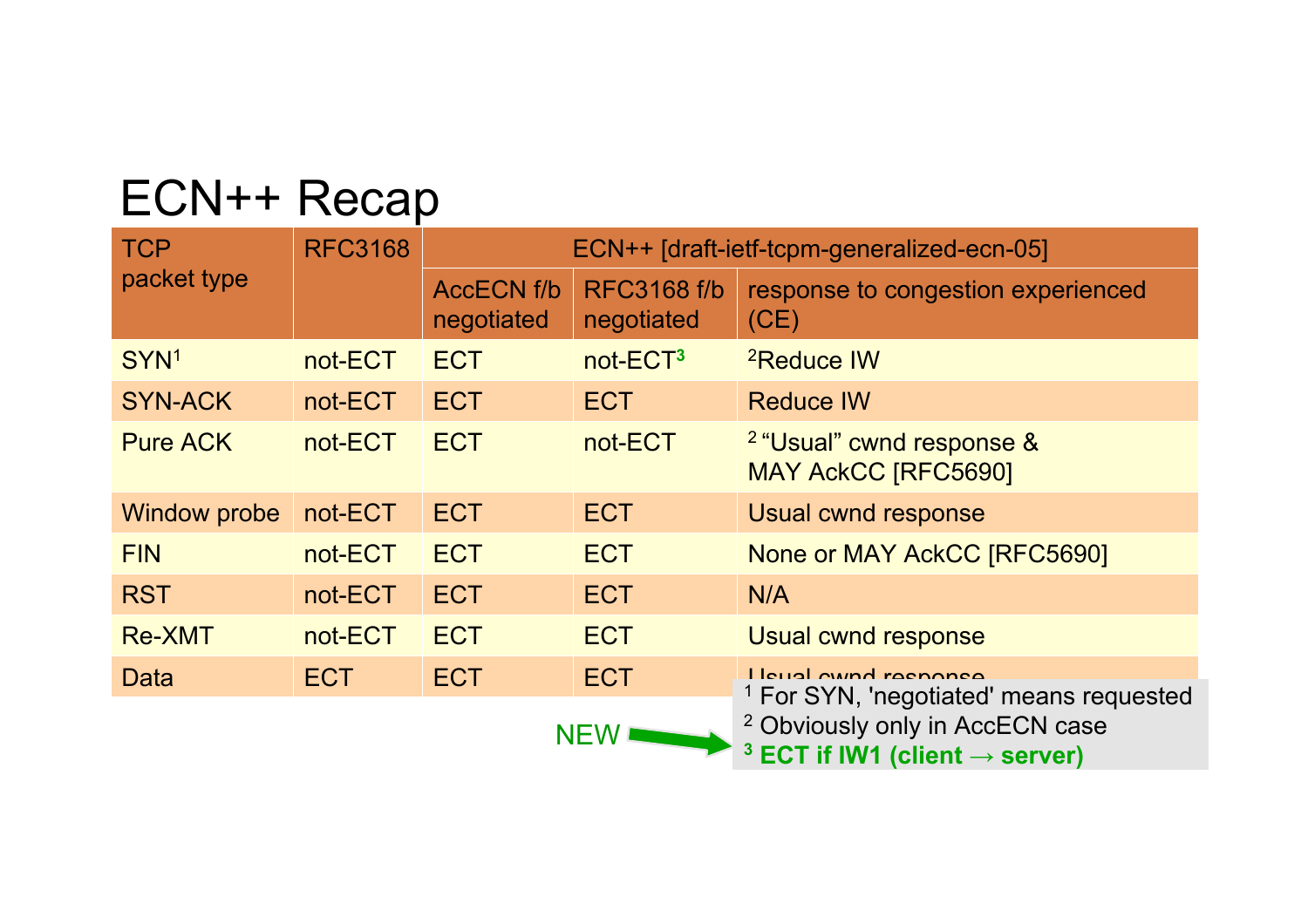## **Status**

Thorough review from Michael Scharf, resulted in numerous changes in v5.

Clarifications (support for servers that use IW of 1 MSS), rewordings, justification of design choices, rearrangment of contents in new subsections (new L4S subsection, grouping all L4S related information), clarified terminology (s/legacy TCP/non L4S enabled TCP), added references (RFC2140 and others), moved references between normative and informative.

See next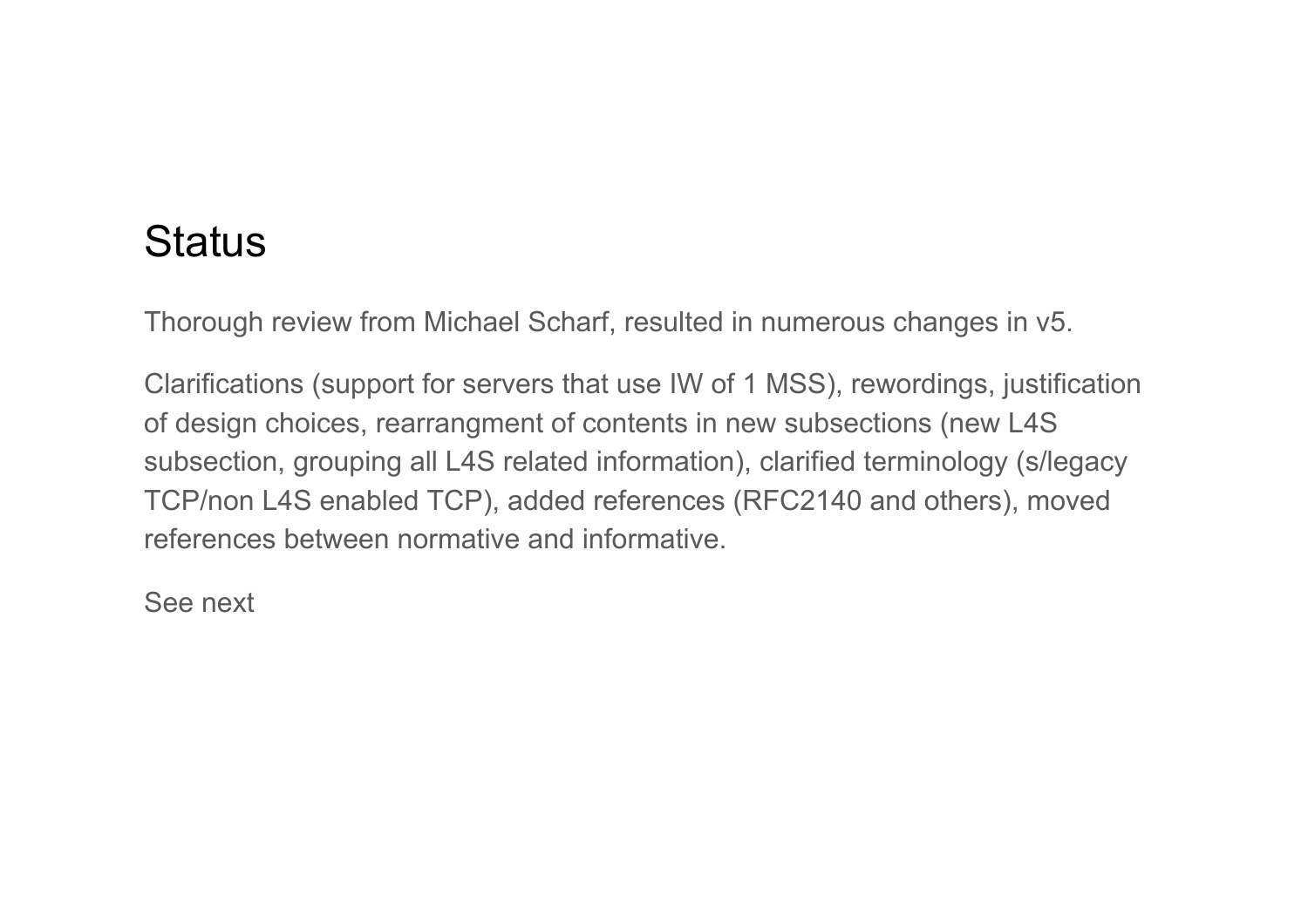## ECN Support in SYN pkts

v04 - ECT could be set in SYN pkst only if AccECN was negotiated

3 types of servers supported: AccECN servers, non-ECT servers, classic ECN servers i.e. not possible for ECT SYNs with RFC3168 servers.

Rationale: support of ECT SYNs require to be able to respond to CE SYNs, not worthwhile to allocate one TCP header bit to convey ECE of the SYN for RFC3168 servers.

v05 - ECT can be marked in the SYNs with RFC3168 servers as long as the client reduces the IW to 1 MSS i.e. assumes worth case (CE in the SYN) and reacts

NOT RECOMMENDED due to the performance penalty.

Also, includes the possibility of ECT SYNs for future CE feedback mechanisms